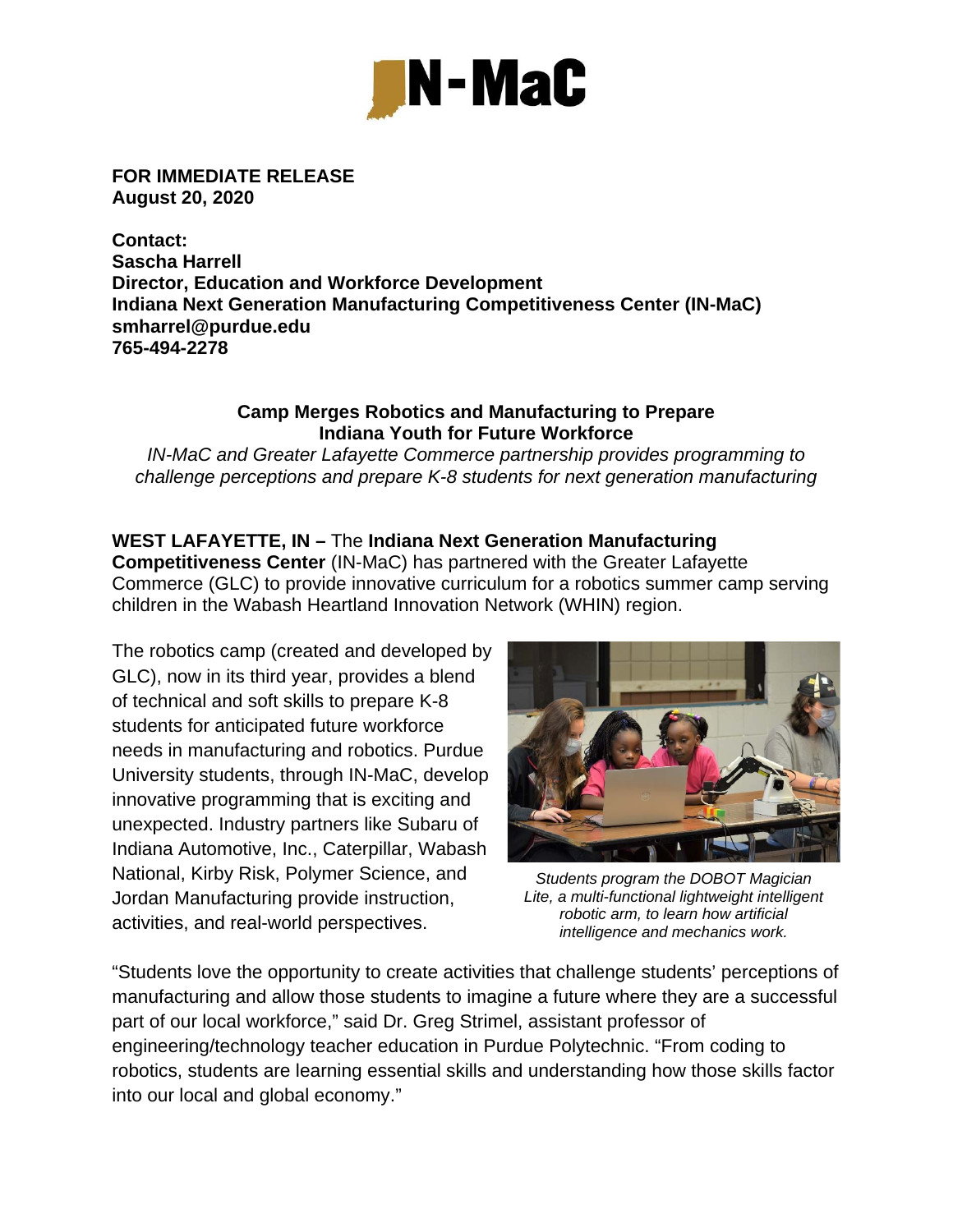

This year's robotics camp had roughly 150 total students across four weekly sessions, one in Frankfort and Tippecanoe County, and two in White County. Hosted at local YMCA's, the camps featured stations in electric circuitry, 3D design and printing, DOBOT, Autodesk Tinkercad, and miniature robotic forklifts. Students appreciated the variety of activities and typically found areas they excelled in and enjoyed.

Many people do not understand all of the opportunities available in manufacturing and



*Students build a LEGO Mindstorm robot and program it to deliver supplies and materials through a supply chain they have mapped.* 

how high-tech those options are," said Kara Webb, workforce development director at GLC. "Our main goal with these camps is to spark a passion and ignite a fire within these kids to see something they can do, enjoy doing, and do within their community."

"The 27 curriculum modules are being utilized at existing IN-MaC Design and Innovation Studios™, which are housed in elementary, middle schools, and industry locations throughout Indiana, said Sascha Harrell, director of education and workforce at IN-MaC. "The activities are structured with the intent to educate and inspire the emerging workforce, spark creative thinking, and develop the essential skill sets critical for future careers in manufacturing."

IN-MaC and Dr. Strimel also use the opportunities to evaluate further impact, skill development, and perception changes throughout this process to better prepare students for a future in Industry 4.0.

Planning has begun for the 2021 robotics camps. Information about the camps is available at www.GreaterLafayetteCommerce.com or by contacting Kara Webb at kwebb@greaterlafayettecommerce.com.

To learn more about IN-MaC's Design and Innovation Studios™, contact Sascha Harrell at smharrel@purdue.edu.